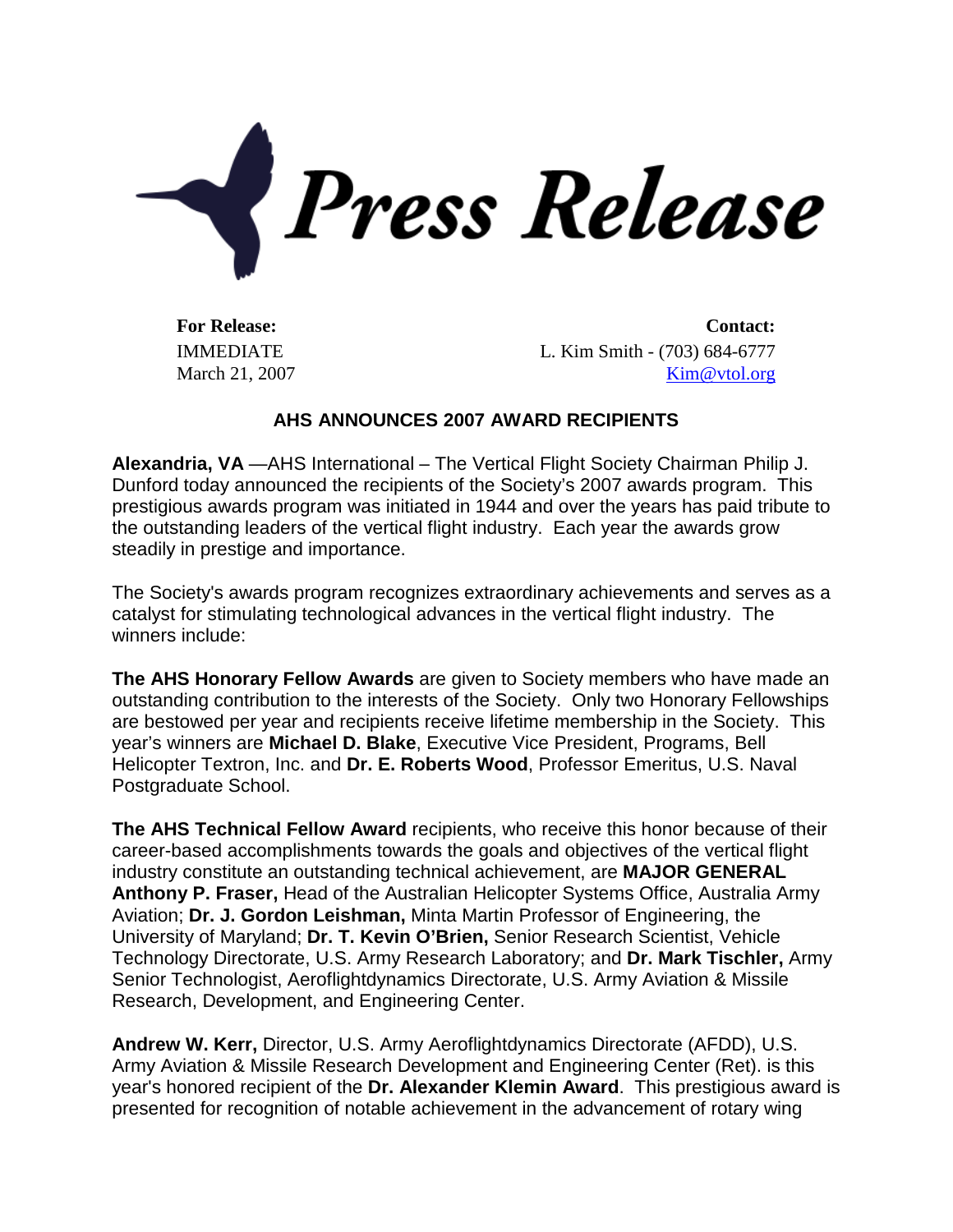aeronautics. Mr. Kerr began his career at Lockheed-California where he was a key individual in the development of the AH-56 Cheyenne compound helicopter. Subsequently, as the Director of AFDD, Mr. Kerr was responsible for an extensive research program in the areas of aerodynamics, rotorcraft dynamics, handling qualities and flight controls, simulation and human-machine integration in programs performed independently by the Army and jointly with NASA at the Ames Research Center. In 1998, Mr. Kerr was appointed to the additional position of Director, National Rotorcraft Technology Center (NRTC) at Ames Research Center. His tireless and successful efforts to preserve the highly productive Army/NASA rotorcraft partnership, to resurrect the National Full-Scale Aerodynamics Complex, to support and promote the NRTC and the Rotorcraft Centers of Excellence, and to launch the High Performance Computing Institute for Advanced Rotorcraft Modeling and Simulation (HI-ARMS) are just a few of his accomplishments that will have long-lasting value, not just for the U.S. Army but for the entire rotorcraft community.

**The Alexander A. Nikolsky Lectureship** is awarded to the individual who reflects the highest ideals, goals and achievements in the field of helicopter and V/STOL aircraft engineering and development. This year's recipient is **Dr. Kenneth M. Rosen,** former Vice President of Research and Engineering, Sikorsky Aircraft Corp. (Ret.). His lecture "A Prospective: The Importance of Propulsion Technology to the Development of Helicopter Systems with a Vision for the Future" will be presented Tuesday, May 1, 2007, from 4:00 p.m. – 5:00 p.m. at the AHS 63rd Annual Forum and Technology Display, Virginia Beach Convention Center, Virginia Beach, VA.

**The Grover E. Bell Award** is given to the individual or organization that has fostered and encouraged research and experimentation in helicopter development. This year's honored recipient is the **Manned/Unmanned Common Architecture Program, Phase II, (MCAP II) Team.** The MCAP II Team is comprised of U.S. Army Aviation Applied Technology Directorate (AATD) members and industry teammates from The Boeing Company and EFW, Inc. The advances demonstrated by the MCAP II team reduce the cost of maintaining and updating helicopter avionics systems while enabling helicopter platforms to become full participants in network centric operations on the modern asymmetric battlefield.

This year's honoree for the **Howard Hughes Award,** given in recognition of an outstanding improvement in fundamental helicopter technology brought to fruition in the previous year, is the **Army/NASA/Bell QTR Aeroelastic Test Team.** The test team consisted of five NASA engineers, eight Army engineers and 21 Bell personnel and the test spanned 59 days in the NASA Langley Transonic Dynamics Tunnel. The fundamental questions regarding the influence of aerodynamic interference of this configuration on both stability and rotor loads and vibrations were explored. This test produced data that defined the effect of the QTR aerodynamic interference on the whirl flutter stability of the configuration. No stability degradation was found due to the aerodynamic interference of the forward wing and proprotor. This test also produced data that quantified the effect of QTR aerodynamic interaction on the rotor loads and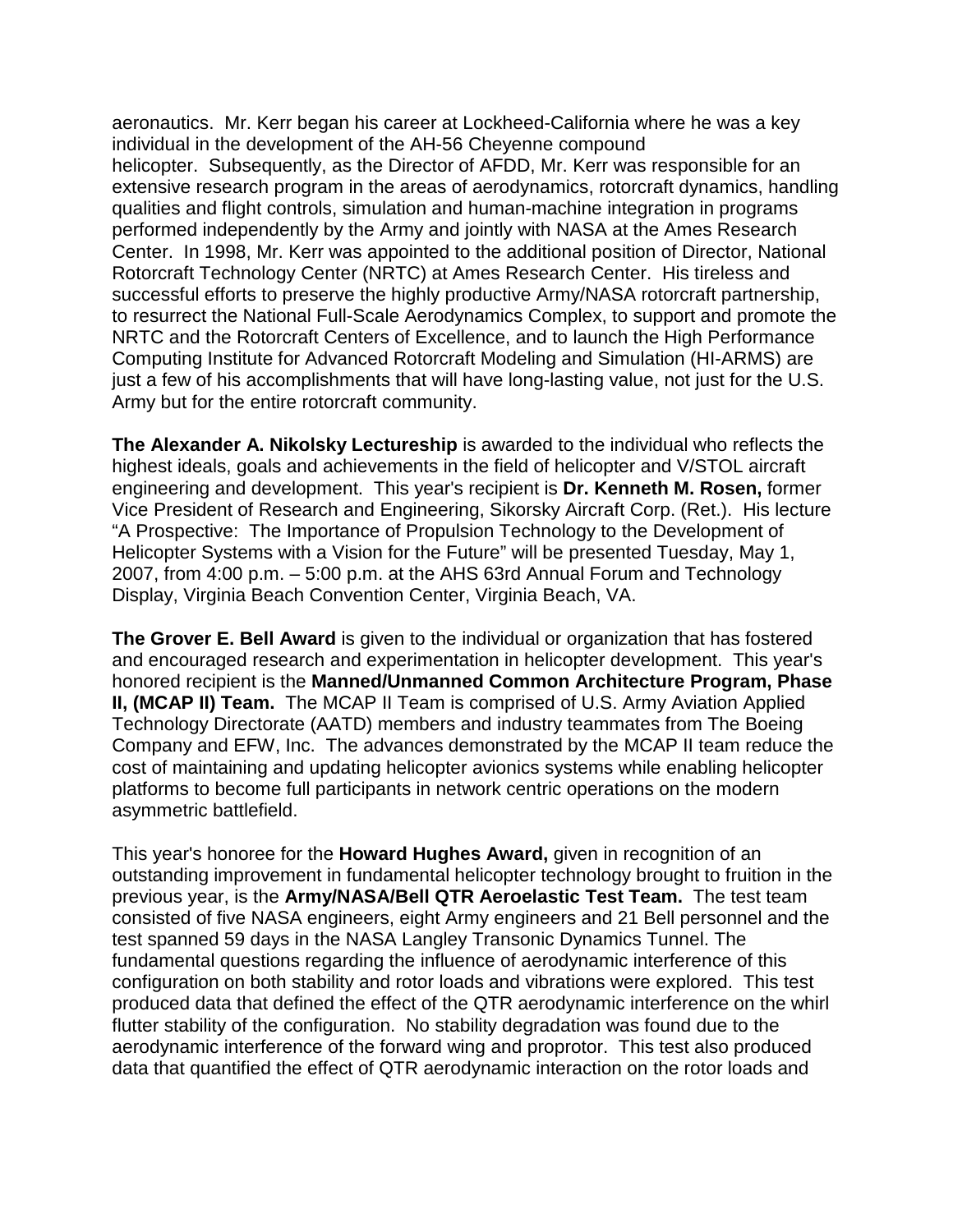vibration. In airplane mode the rotor loads and vibration between the front and rear rotor are similar.

**The Harry T. Jensen Award** is given in recognition of an outstanding contribution to the improvement of helicopter reliability, maintainability, safety or logistics support through improved design or technical achievement brought to fruition during the preceding year. This year the award is presented to **MDS-Prad Technologies Corp.** This -Prince Edward Island, Canada-based corporation produces an ER-7 erosion resistant coating for the General Electric T-64 engine that powers the CH-53E Super Stallion, the MH-53E Sea Dragon and the CH-46 Sea Knight helicopters. The Naval Air Systems Command's H-53 Program Office has estimated \$8 million in cost savings per helicopter annually and a return-on-investment to date of 20 to 1. This coating has increased the availability of the T-64 engines and the readiness of the CH-53E fleet. At the end of 2006, with a significant number of ER-7 coated engines deployed in theatre, low power engine removal decreased to peace time rates. These quantifiable improvements in fleet readiness and availability also translate to significant decreases in logistical support requirements and maintenance hours.

**The Robert L. Pinckney Award** is given in recognition of notable achievement in manufacturing research and development for rotorcraft or rotorcraft components brought to fruition in recent years. The award was created by The Boeing Co. in 1995 to honor the memory of Robert L. Pinckney, an eminent manufacturing engineer. This year's recipients are **Paul Oldroyd**, Chief Manufacturing R & D and **Tricia Hiros** of Bell Helicopter Textron, Inc. They led a process development team at the coupon level, sub-component level, and were key participants in the flight-demo yoke program which demonstrated the Fiber-Placed yoke concept and validated the benefit. Subsequently, they were the principle drivers during the development and implementation of the Fiber-Placed yoke concept on the Bell Model 429.

**The Gruppo Agusta International Helicopter Fellowship Award** recognizes the most significant contribution to international vertical flight cooperation by an individual or group. Established in 1989, the award honors the memory of Paolo Bellavita whose career at Gruppo Agusta was marked by his dedication to furthering international cooperation in the world of vertical flight. This year's winner is **The Bell/Agusta 609 Civil Tiltrotor Team** represented by Ross Menger, BA609 Technical Director and Silvano Scorbati, BA609 Deputy Technical Director and Agusta Chief Project Engineer. This award highlights the successful first flight of the second 609 prototype at the Agusta facility in Italy in 2006. This unique program will have developmental and certification flight testing in both countries and involved real-time data sharing and vehicle configuration management on a concurrent basis.

**The Frederick L. Feinberg Award** is presented to the helicopter pilot or pilots who have made the most outstanding achievement in the previous year. This year's award is given to the **Aircrew of Dustoff 57 – Operation Mountain Lion**, which on April 23, 2006 rescued a soldier in Afghanistan who had lost his footing and fell over 30 feet down a mountainside. Based on the crew's meticulous flight planning and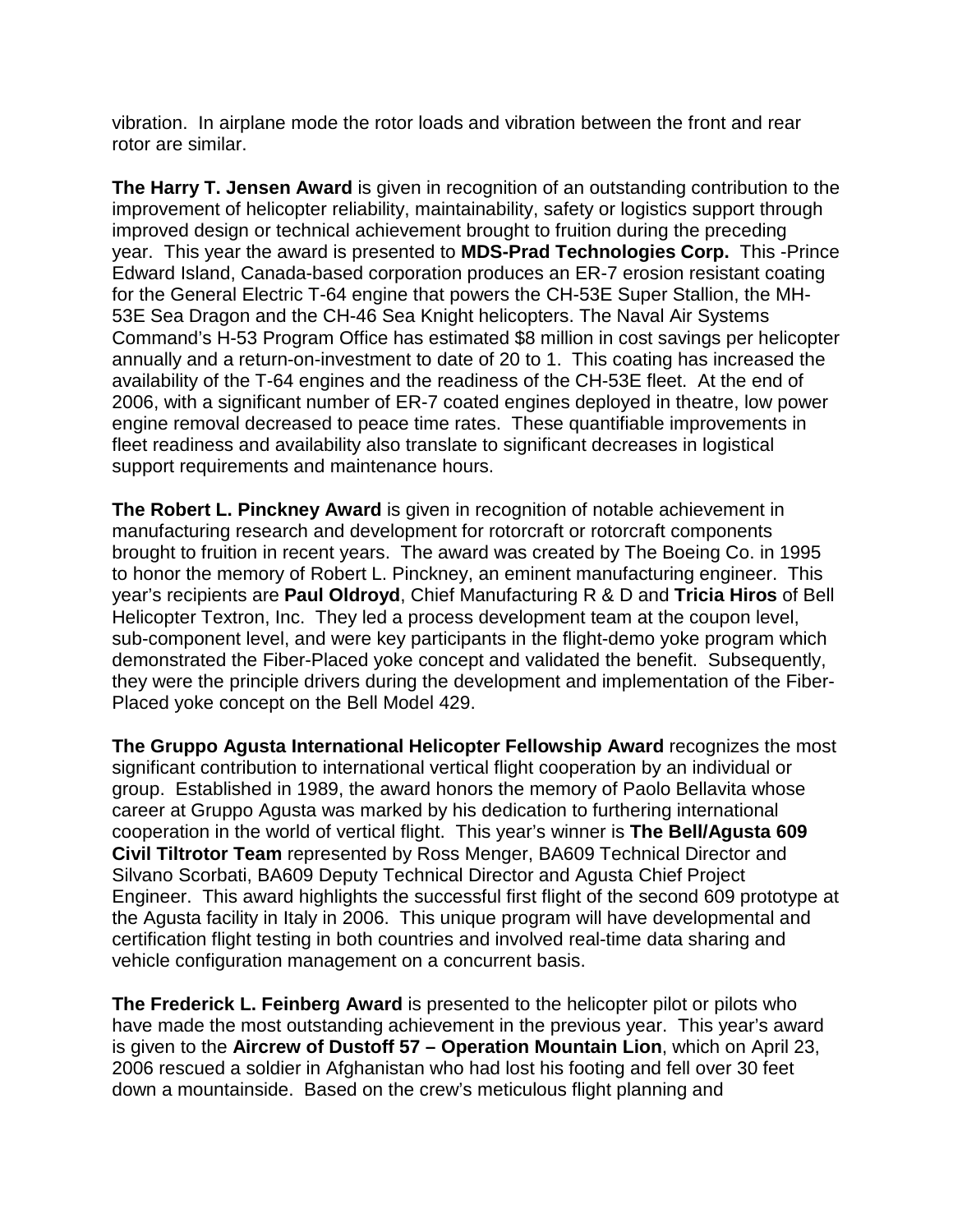understanding of the aircraft, they were able to safely execute the dangerous hoist mission at 10,500 MSL and save their fallen comrade.

**The Captain William J. Kossler , USCG Award** is given for the greatest achievement in practical application or operation of rotary wing aircraft, the value of which has been demonstrated by actual service during the preceding calendar year. This year's winner is the **Hong Kong Government Flying Service (GFS).** During the course of Typhoon Prapiroon last August 3, 2006, the pilots and crews of the GFS carried out a major and heroic rescue operation in the South China Sea that saved 91 lives from two sinking barges. The demonstrated professionalism and skill of the crews and their AS332 Super Puma L2 helicopters, in the face of extremely hazardous weather conditions, were truly remarkable. Despite wind speeds of up to 100 knots, waves of close to 65 feet, turbulence, low visibility and the violent pitching and rolling of the foundering barges, the GFS crews were able to carry out this most challenging search and rescue (SAR) mission and bring 91 people safely back to land.

The Society's **François-Xavier Bagnoud Award** is given to **William J. Eadie,**  Advanced Design Engineer**,** Sikorsky Aircraft Corp**.** This award, which was established in 1992, recognizes outstanding contributions to vertical flight technology by a Society member under the age of thirty. The award honors the memory of a young helicopter engineer, Swiss citizen, author and rescue pilot who founded the AHS student chapter at the University of Michigan.

The **AHS Supplier Excellence Award,** created in 1995, is given to a supplier, which, through the quality, innovativeness and cost-effectiveness of its products, has made notable contributions within the vertical flight industry. This year the distinction goes to **The H-53 Engine Team, GE Aviation** for distinguishing themselves by their efforts to deliver improved T64 engines components, establish improved T64 engine logistics support processes, and become the engine provider for the new CH-53K heavy lift helicopter.

The **John J. Schneider Historical Achievement Award** was established in 2003, in memory of vertical flight historian John J. Schneider. The award is given in recognition of distinguished achievement by an individual in encouraging appreciation of, and enhancing access to the history and legacy of vertical flight aircraft. The fourth recipient of this award is **Jean Boulet,** a Flight Test Pilot from Eurocopter who learned to fly helicopters in the U.S. at the end of 1947, and was the pilot for the first post-war French helicopter to leave the ground, in June 1948. Boulet was involved in testing of all of the Aerospatiale helicopters and was the company's chief test pilot until 1975. Boulet also wrote the seminal book, "History of the Helicopter as Told by its Pioneers – 1907 – 1956."

The Society's **Robert L. Lichten Award** is given to **Jonathan Mitchell**, Bell Helicopter Textron, Inc. for his paper "Suppressing Vibrations in the BA609 Tiltrotor: Flight Testing and Innovative Solution." This paper will be presented in Dynamics II, Wednesday, May 2, 2007 from 1:30 p.m. – 2:00 p.m. The Robert L. Lichten Award is given to an AHS